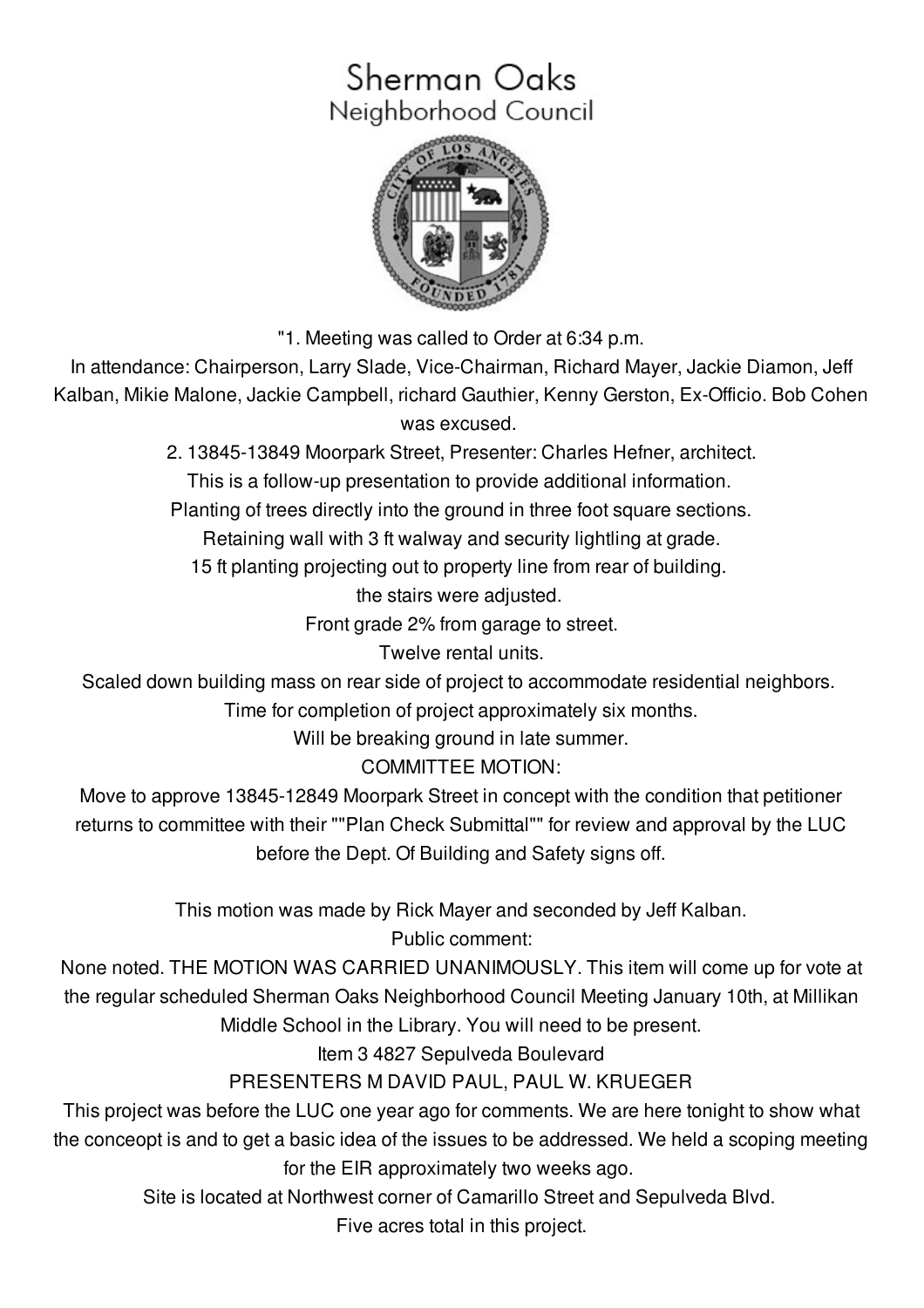Current zoing designation are requested.

There is an exception to the Specific Plan height of 75 ft (asking for 96 ft).

Proposing mixed use structure.

55,000 sq ft retail space below 500 apartments t9o be built to condo specifications.

Reentals to be priced at uspper end market value.

On site parking in separate areas for retail (250 spaces) and residential (2 1/2 spaces per unit.) Residential parking entrances at north and west sides of project.

Ground floor retail facing Sepulveda and Camarillo Streets

South of project, Sherman Oaks Galleria's parking structure.

## CURRENTY STATUS OF PROPOSED SITE:

Abandoned 6 story office building, empty since 1994 earthquake, city giving credit to owner not to demolish till redeveloped. Small apartment building in use. Several single family homes - rented. Open space with trees.

Developers proposal:

Tje entire project will be built on a structural deck that covers the total five acres, with the exception of the private roadway that bands the rear of the property. There will be 2 stories of retail below 6 stories of residential space. (8 stories) Developer requesting vacation of Peach Street and La Maida Street. Guest parking provided off of Camarillo Street. Lobby access of Camarillo Street. Entrance for retail stores is off Sepulveda Blvd. and Camarillo Street. Theme courtyard includes pool and clubhouse. Access from the Project to S.O. Gallaria is on the Sepulveda and Camarillo Streets. No traffic study was presented.

COMMITTEE COMMENTS:

What are the exisiting (Q) conditions?

Did you submit alternate plans for this site as part of your EIR procedures/

What could be built on this site under current zoning disignations?

We would like to study the traffic plan. This is already a very congested area of our community.. The loss of open space and greenery will have a negative impact.

The ""green open space"" in your proposed plan is not visible to the community.

There are freeway ramps adjacent to this project, have you worked with any Government agencies on traffic matters with respect to this project?

Traffic on Sepulveda Blvd. in the area of this proposal is currently at a stand still during high valume a.m. and p.m. times. Increasing the density of this site will add to this congestion and spill over into the side streets.

You are talking about tenants walking to and from work along Sepulveda Blvd, yet you are requesting only a 5 foot set back. I wish you would take a more serious look at the aspect of the sidewalk.

Are you allowing for a turn around at the end of Camarillo Street? We would like to see a scale back of the project, giving more room to added landscaping along the edges. There has been a forest of trees in this area and they add a buffer from the freeway. Conside advancing you preception of the pedestrian environment by making a stronger connection to the boulevard with a wider sidewalk and amenities.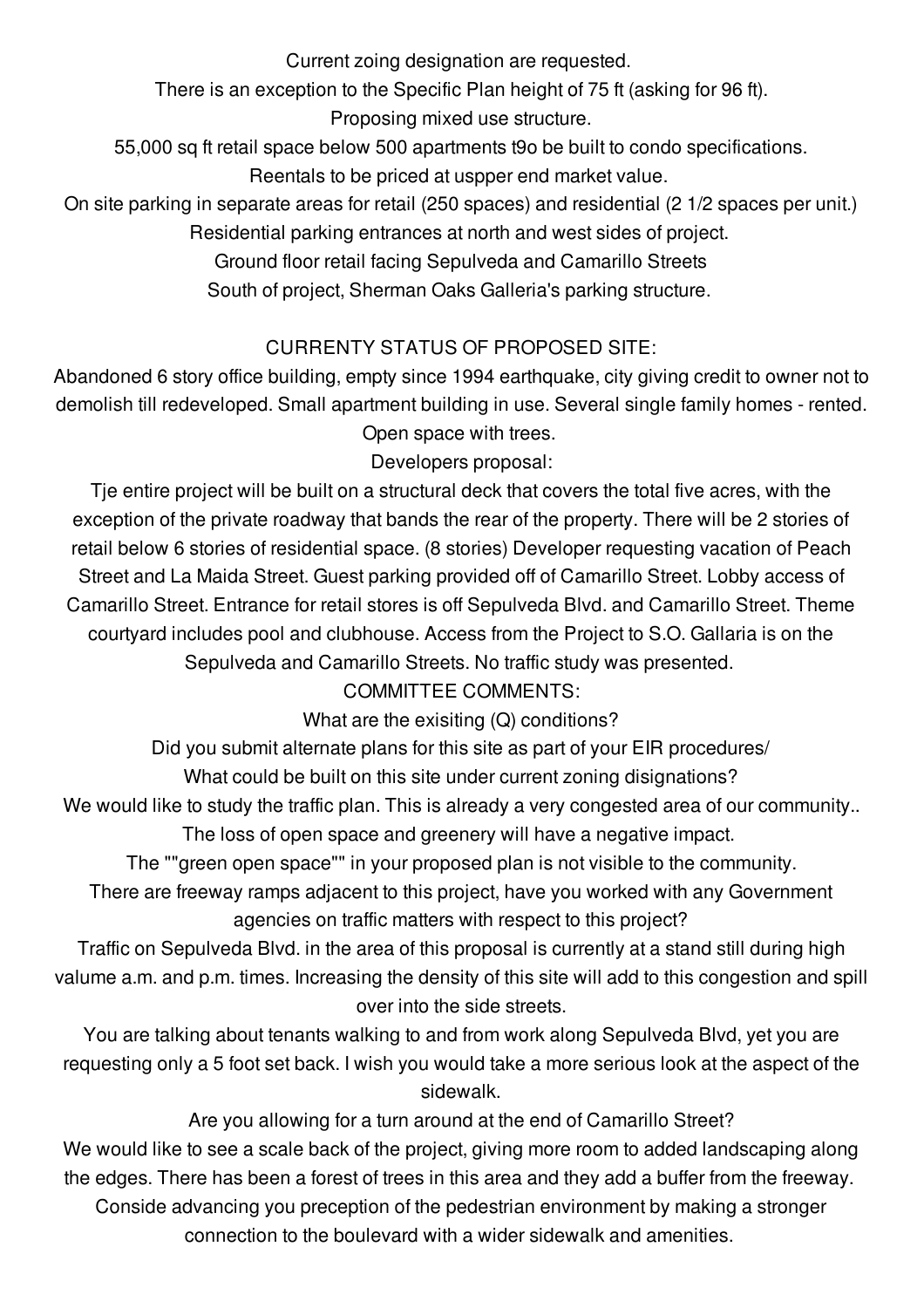There has been no study of the streetscape plan in this project. PUBLIC COMMENTS;

I don't believe the developers are fully aware of the traffic all around this project between 7:00 and l0:30 am.

The environmental impact on this community is great.

The neighborhood east of Sepulveda Blvd. is still experiencing parking problems from the Galleria. We have worked with Wendy Greuel's Council Office for over two years. We see no solutions in sight.

This is the same traffic engineering firm that worked with the Galleria, and we know they have not solved the problems from the past. We can't think they will do any better now.

As a neighbor who walks my dog both mornings and evenings and see other neighbors out also, we enjoy the quaintness of this community: all without curbs. We know your project will bring your tenants here to share this quaintness also. We feel that is unfair to our single family residents.

We may need to shut off the side streets to prevent people from using these streets to get around the stopped traffic on Sepulveda Blvd. This will also preserve the identity of our neighborhood. I am a homeowner in Encino as well as a member of Encino""s Neighborhood Council, and I have spent 3 1/2 years on the Ventura Specific Plan. Both the N C of Encino and the

Homeowners Association takes a strong adversay position on this project. I feel we need to use the Specific Plan as the base and reduce the density from there. I would hope our Council Offices would endorse this idea.

How many truckloads will be needed to remove the dirt just to start this project? This looks like a too large project for the area with existing traffic problems.

Leaving a vacant building ten years is not a responsible attitude for someone who wants to seel us a ""better community"" now.

We are working in the dark, we don't know what City of L. A. Dept. of Transportation and all the expects will advise on the environmental concers.

Access to all freeways in all directions with the present traffic is not good.

#### PRESENTER RESPONSE:

We recongnize the importance of landscaping and trees. We have worked with Caltrans for the past three years. Caltrans has taken the right of way next to our property to allow for freeway widening improvements. In doing so they have developed a 12 ft sound wall along the freeway adjacent to our site and a 14 ft retaining wall from our grade. West and North of our project is a 26 ft high wall. We purposely designed our retail portion of this development to match that height. We put the residential component up above these wall. We didn't want them staring into a cavern or looking down on a wall. We are trying to be sure to meet the requirements for condo development. As designed, this landscaping would only be seen from the freeway and our residential units.

The vehicle exit on the north side of this project, (on to Sepulveda) will be a ""right turn only"" exit.

I don't think people will walk north under the freeway. The main walking traffic will come out of our project and toward the Galleria.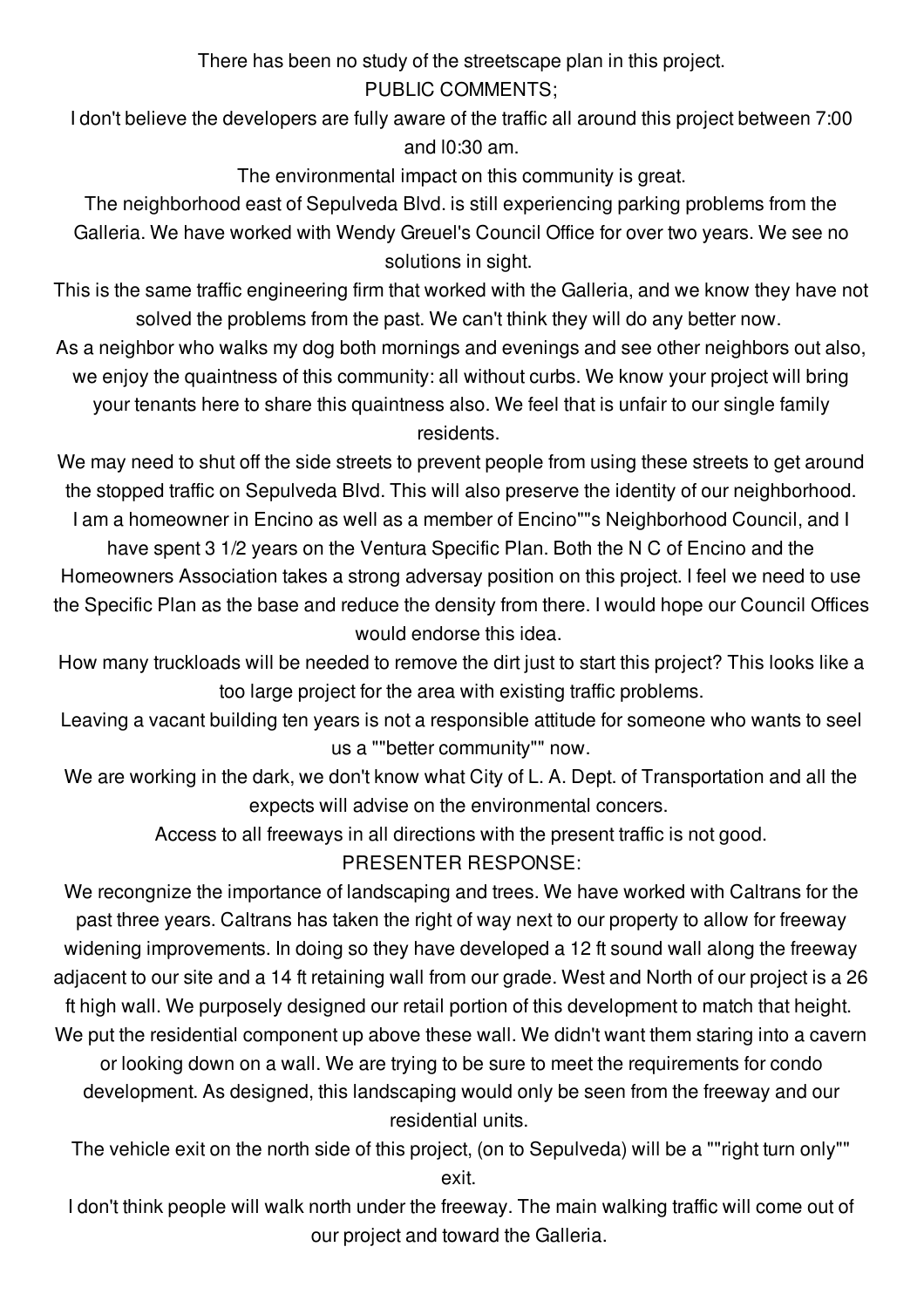#### COMMITTEE ACTION:

We are tabling this project. We will see this proposal again before it will come to a vote. Our intention tonight was to start to inform the community. Thank you for your presentation.

ITEM 4 Discussion: Guidelines for LUC involement

### COMMITTEE COMMENTS:

The following is a document developed by Tom Krutsch for committee review and consideration: Consider Land Use and Planning Committee involvement when:

1. There is know to be discretionary land use action required.

2. There is a departure from existing or customary zoning or land use practice (Whether or not discretionary action by the City is required to allow the departure.)

3. Stakeholders have made good faith efforts to resolve the matter using other means but have been rebuffed or thwarted, or where there is no other appartent or effective City means by which to resolve the issue.

4. The issue or project will have a significant effec5t on a neighborhood. (As oppposed to an impact on a single adjoining property, for example), whether or not discretionary action is

required by the City.

5. All large projects.

6. Large group neighborhood concerns.

COMMITTEE CONCERNS:

1. We need to get better notification on the front end of this process.

2. The manpower to review all the projects.

3. On the back end are the plans approved the same as construction plans

4. We acknowledge there are always some changes to every palan.

- 5. There is a need to be aware of all the applications in Sherman Oaks and then we can review these to pick the ones that get total community and LUC's extended study.
- 6. To simplify ""buy right"" should not pre-conclude LUC form getting involved. ""Buy right"" is ony after all theCity's Departments have approved the project.
- 7. Developers must take the test to prove they are truly a ""buy right"" project. LUC is part of this testing procedure.

8. Proposal can only be thoroughly reviewed with complete plans

9. LUC needs to stamp plans to show the Department of Building and Safety these are the plans that are approved by the Neighborhood Council.

COMMITTEE ACTION;

Discussion tabled.

ITEM 5 APPROVAL OF MINUTES 11-15-04

The minutes are approved as corrected.

ITEM 6 NEXT MONTH'S AGENDA

to be arranged ITEM 7 COMMENTS FROM COMMITTEE: LUC MEETING LOCATION

LUC will continue scheduled meetings at the Sherman Oaks Library. The Library is the safest and friendiest for developers, community and the committee with the expense of \$120/00 to